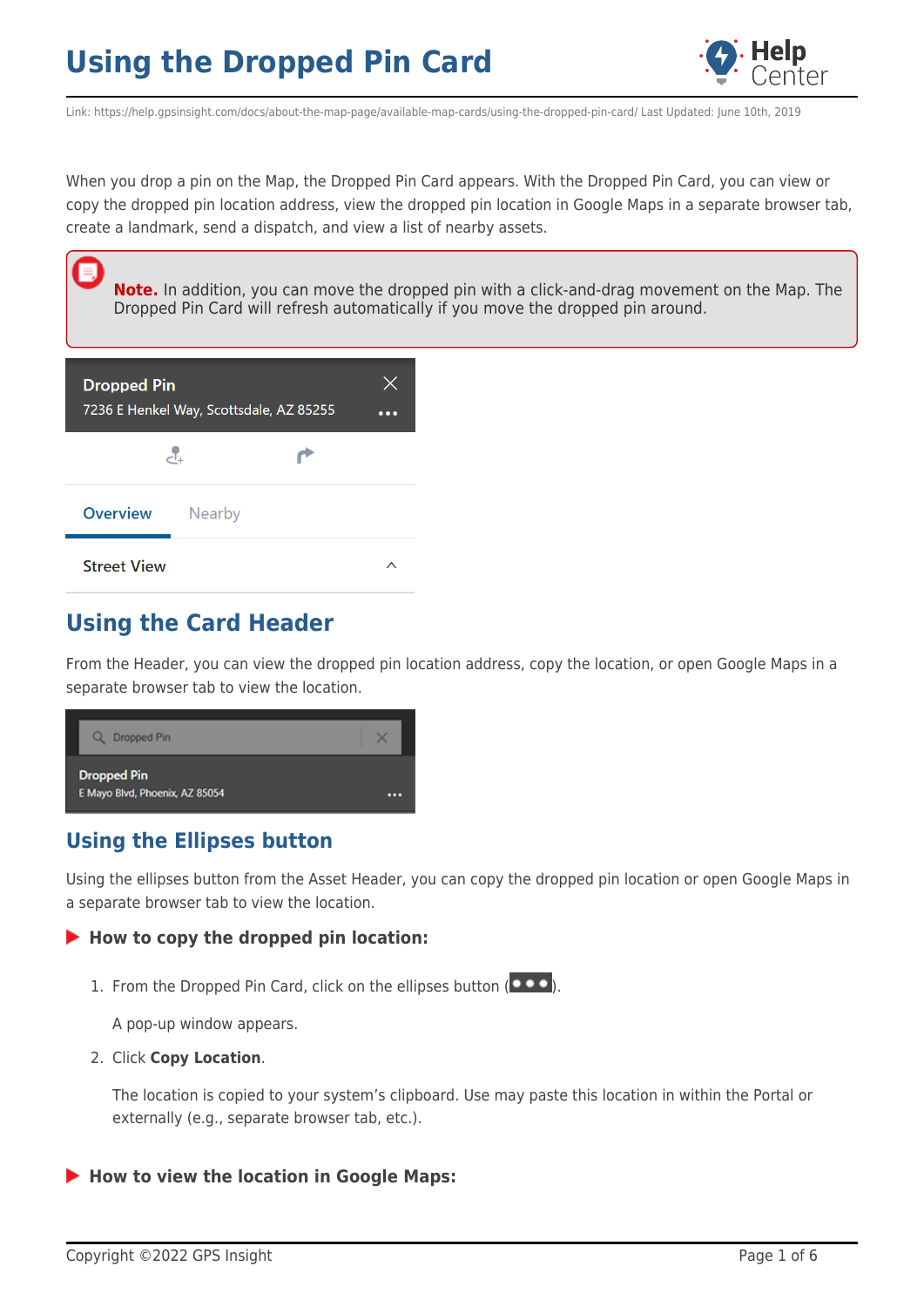

Link: https://help.gpsinsight.com/docs/about-the-map-page/available-map-cards/using-the-dropped-pin-card/ Last Updated: June 10th, 2019

1. From the Dropped Pin Card, click on the ellipses button  $($   $\bullet \bullet \bullet)$ .

A pop-up window appears.

2. Click **Open in Google Maps**.

A separate browser tab opens displaying the location in Google Maps.



## **Using the Create Landmark and Send Dispatch Features**

Using the Create Landmark and Send Dispatch buttons, you can create a landmark centered over the dropped pin location or send a dispatch to selected vehicles/drivers.

### **Creating a Landmark**

#### **How to create a landmark:**

- 1. From the Dropped Pin Card, click the **Create Landmark** icon.
- 2. In the Landmark Name text field, enter a name for the landmark.
- 3. Select a color for the landmark.
- 4. Click **Create**.

The Landmark is created and the corresponding Landmark Card appears on the right-hand side of the screen.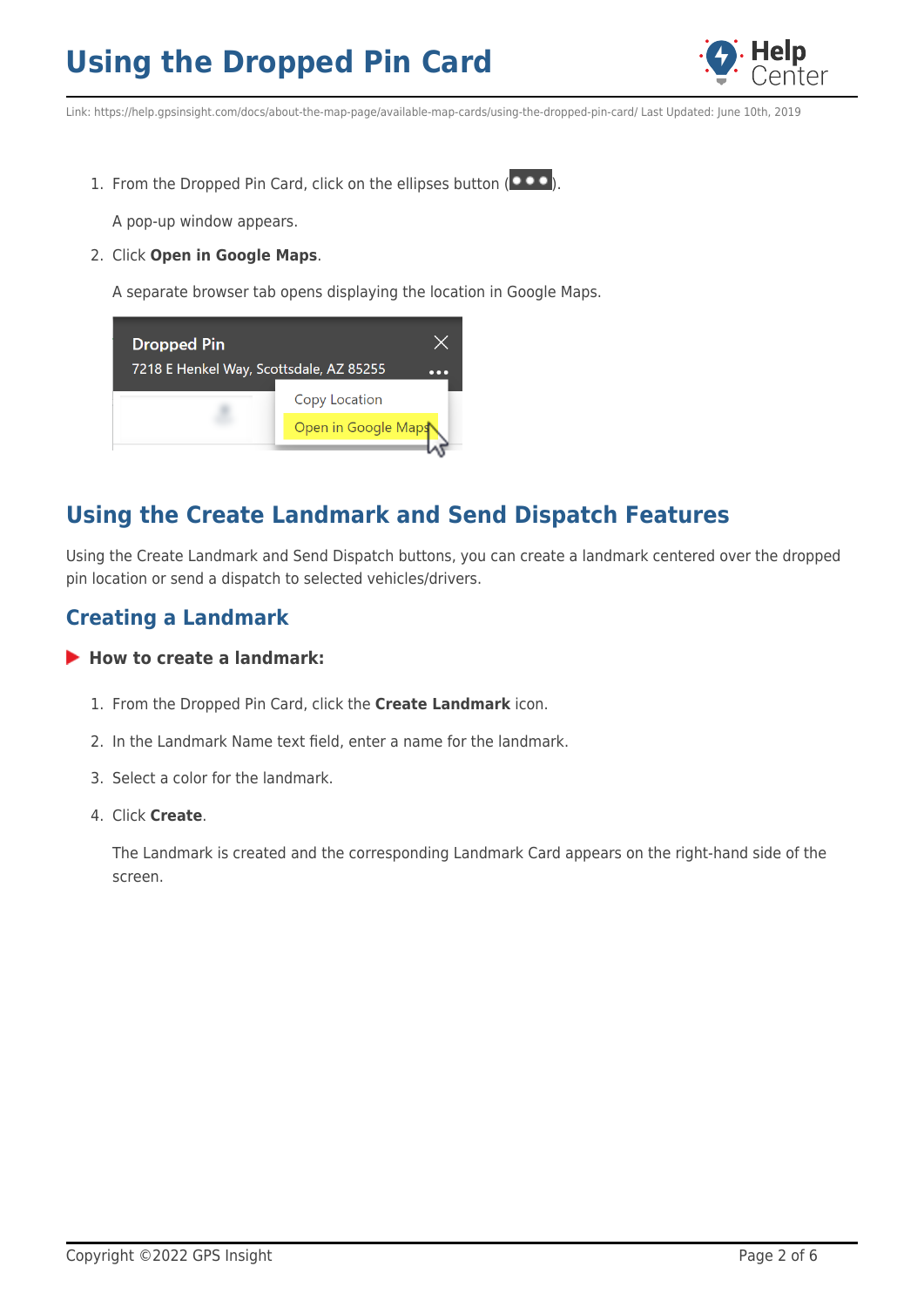

Link: https://help.gpsinsight.com/docs/about-the-map-page/available-map-cards/using-the-dropped-pin-card/ Last Updated: June 10th, 2019



### **Sending a Dispatch**

A dispatch to a landmark (previously created), vehicle, Point of Interest, or address can be sent to selected recipients (vehicle ID or driver name, if associated) from the Dropped Pin Card.

#### **How to send a dispatch:**

1. From the Dropped Pin Card, click the **Send Dispatch** icon ( $\uparrow$ )

The Send Dispatch pop-up appears.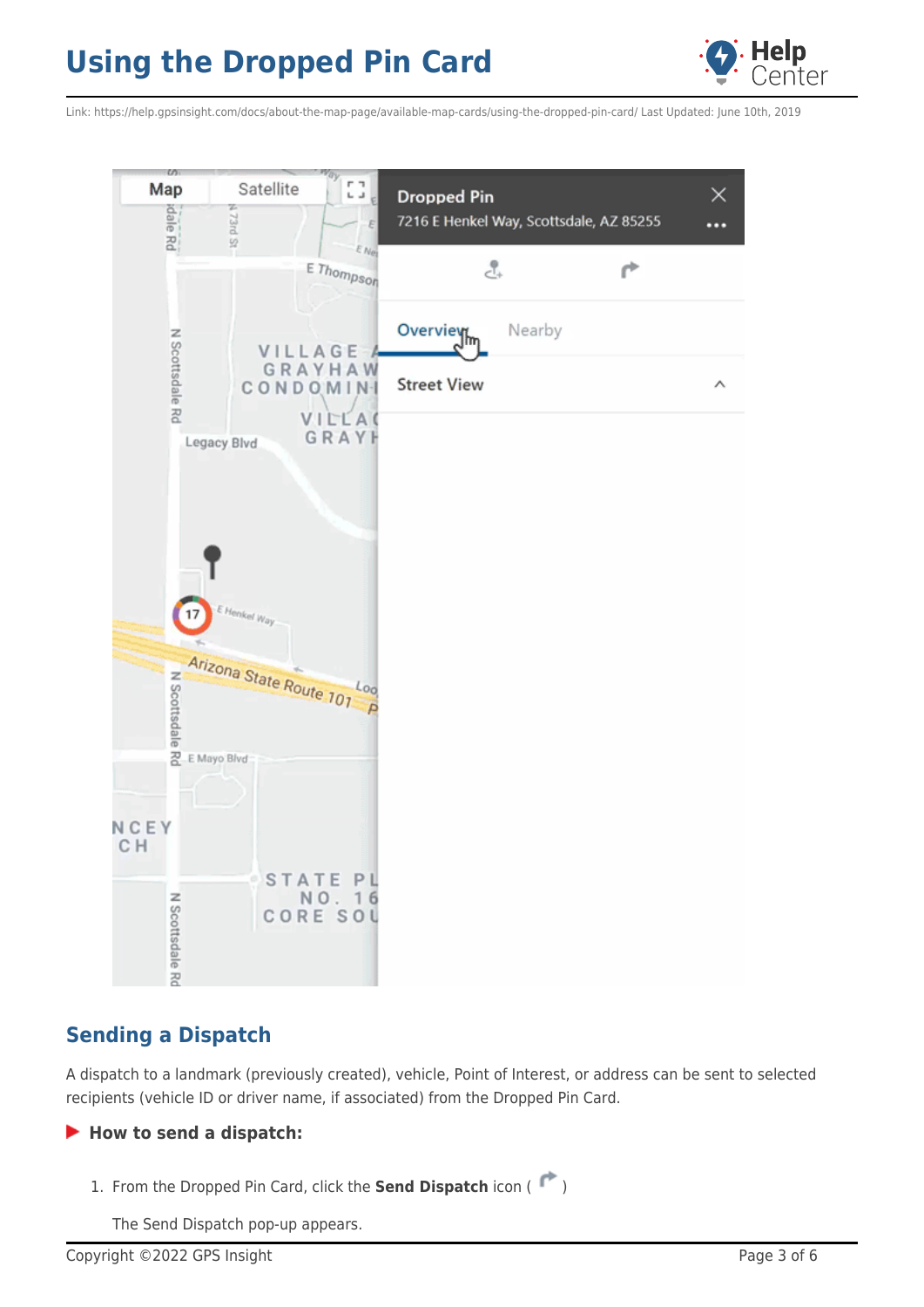

Link: https://help.gpsinsight.com/docs/about-the-map-page/available-map-cards/using-the-dropped-pin-card/ Last Updated: June 10th, 2019

2. In the "To:" field, search for the recipient(s) (driver and/or vehicle) to receive the dispatch.

**Note.** The driver(s) and/or vehicle(s) must have associated contact information (e.g., phone number, email address, etc.) to be searchable/selectable.

- 3. The Location field is pre-populated with the Dropped Pin address. If you have a supported tablet, you may add another location for dispatch.
- 4. Click **Send**.



### **Viewing Nearby Assets and Landmarks**

You can view a list of all nearby assets and landmarks to the dropped pin location in the Nearby section of the Dropped Pin Card.

### **Nearby Assets**

Nearby assets are listed by Vehicle label and associated driver (if assigned), current status, and distance from the dropped pin coordinates.

**Note.** You can enter the desired radius (in miles) from the dropped pin within which you would like to see nearby assets. The default radius is 25 miles.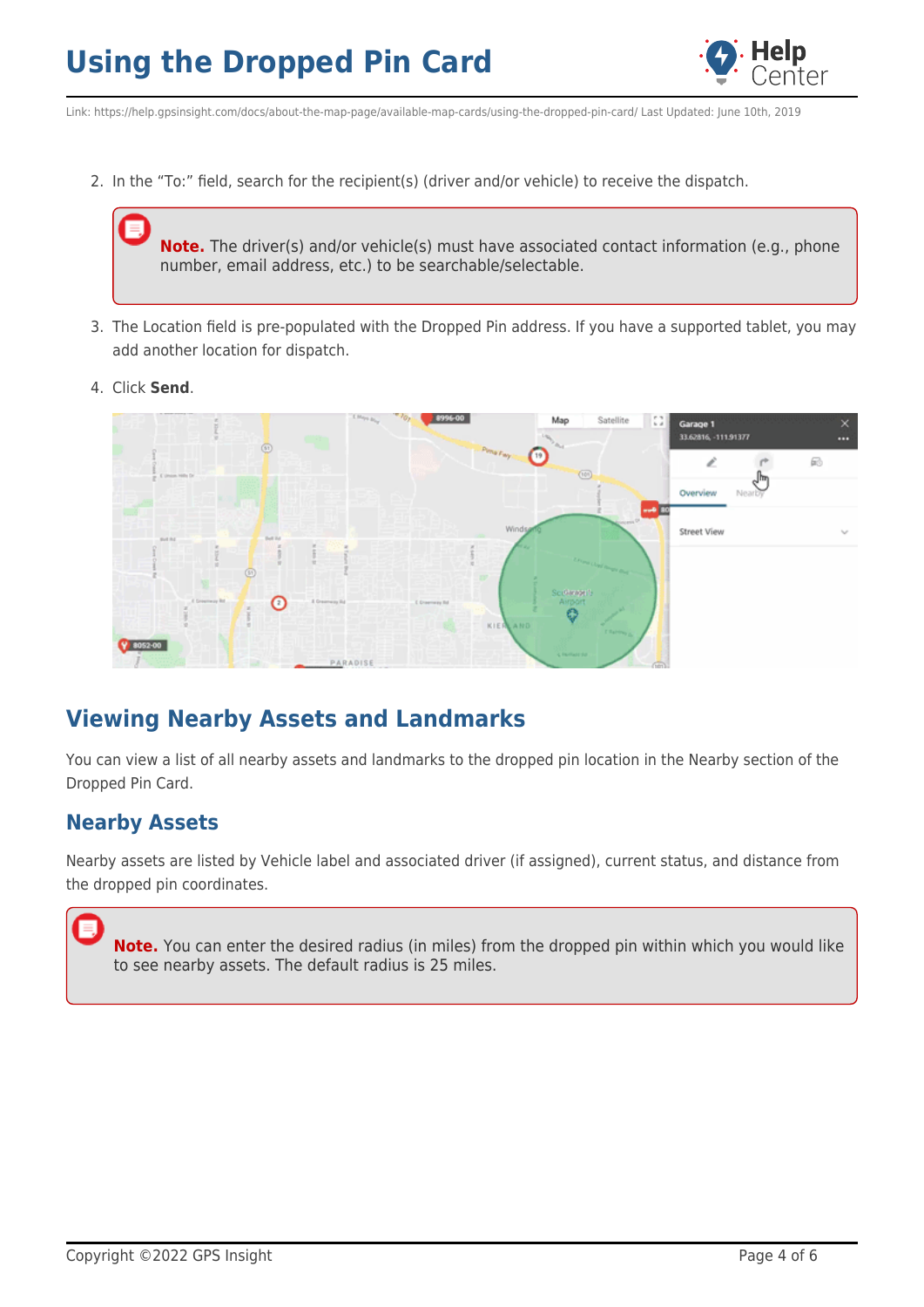

Link: https://help.gpsinsight.com/docs/about-the-map-page/available-map-cards/using-the-dropped-pin-card/ Last Updated: June 10th, 2019

| Nearby                                                              |                 |
|---------------------------------------------------------------------|-----------------|
| Asset                                                               | Landmark        |
| Radius (mi) $\bullet$                                               |                 |
| 25                                                                  |                 |
| $\overline{\mathcal{A}}$<br>Only show filtered assets               |                 |
| <b>NAME</b>                                                         | DISTANCE Y      |
| ■ 8005-Temp 4A<br>(no driver assigned)<br>Last reported 11 days ago | $04 \text{ mi}$ |
| $\triangle$ CSM-ELD<br>Adam Gabardy<br>$\bullet$ 0 mph ENE          | $04 \text{ mi}$ |
| <b>E</b> TestLP3<br>(no driver assigned)<br>● Stopped 6 days        | $0.4$ mi        |

**Note.** This list can be especially useful if you are looking to dispatch one asset to another and would like to dispatch the closest appropriate asset possible. To do so, use the Send Dispatch function on the Dropped Pin Card and enter in the asset's Vehicle ID for "Location to Send" and the closest appropriate asset's Vehicle ID for "Send this location to the following recipient(s)" or vice versa, depending on your need. See the instructions under **Sending a Dispatch** for additional information.

### **Nearby Landmarks**

Nearby landmarks are listed by selected landmark group, landmark name, and distance from the dropped pin (in miles).

**Note.** You can enter the desired radius (in miles) from the dropped pin within which you would like to see nearby assets. The default radius is 25 miles.

#### **How to view nearby landmarks:**

- 1. From the Card, click **Nearby**, then click **Landmark**.
- 2. Select the desired landmark group using the drop-down window under Landmark Groups.
- 3. Enter the desired radius (in miles) from the Dropped Pin for your search parameters.

Nearby landmarks appear and are listed by landmark name and distance from the dropped pin (in miles). You may click on the name of a listed nearby landmark; however, the Landmark Card for the selected Landmark will appear and you will need to recreate the dropped pin to go back to the Dropped Pin card.